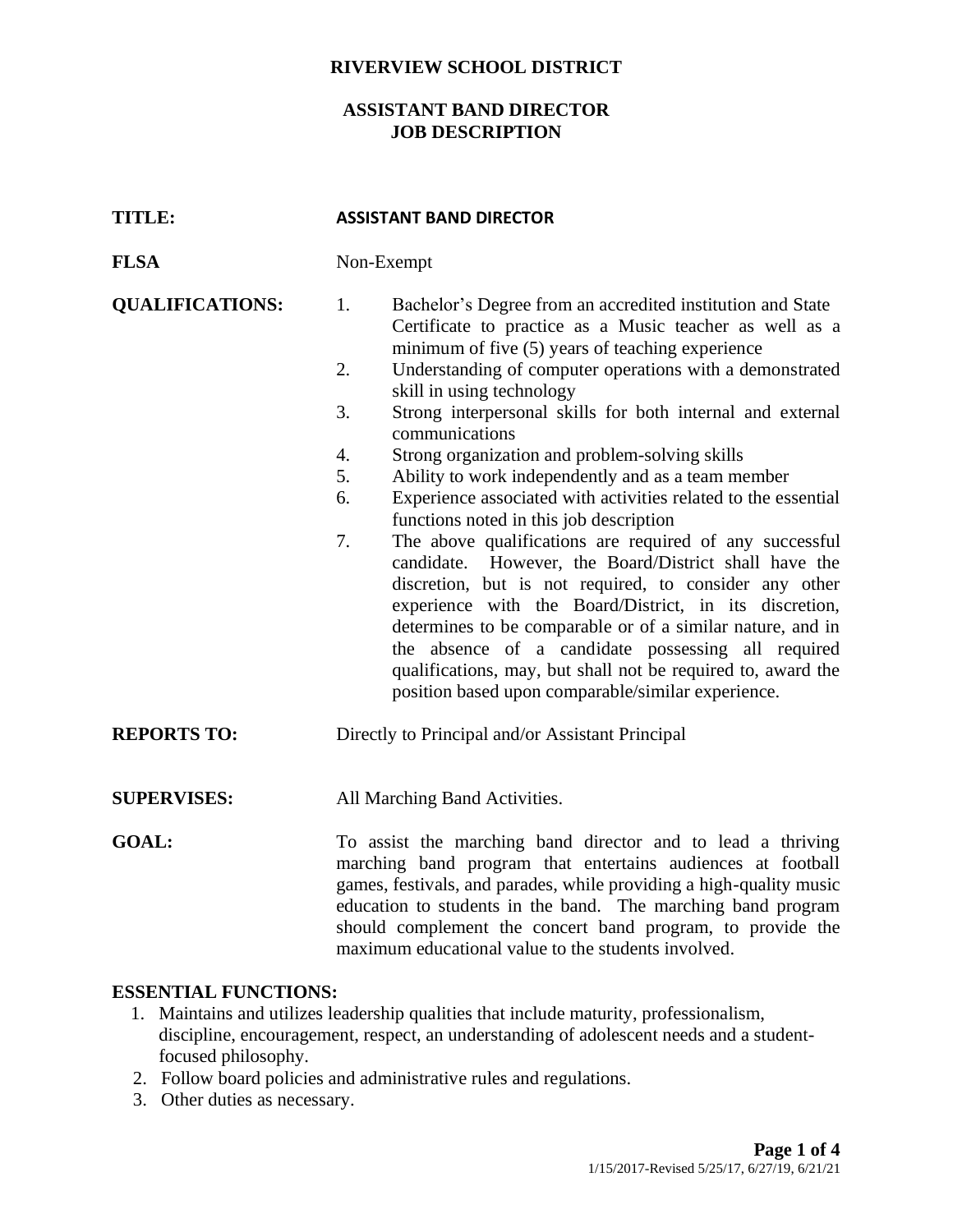- 4. Assist Marching Band Director and maintain knowledge of current best practice in instrumental music to continue Riverview's progress toward successfully competing with the region's most highly-regarded music programs
- 5. Assist Marching Band Director with 6th grade marching band recruitment (prior to the end of the school year, to prepare for the coming season)
- 6. Assist Marching Band Director with audition and select a new junior drum major (prior to the end of the school year, to prepare for the coming season)
- 7. Assist Marching Band Director to create a schedule of all parades, festivals, and football games for the upcoming season (during the summer break)
- 8. Assist Marching Band Director with leading a summer band parent meeting (during the summer break)
- 9. Assist Marching Band Director with planning a halftime show theme, and purchase or arrange the necessary songs, according to the instructional needs of the students (during the summer break)
- 10. Assist Marching Band Director with selecting and teach pep music to be performed in the stands at football games (during the summer break)
- 11. Assist Marching Band Director with selection and purchase/arranging of music to be performed at the Kennywood parade, football bonfire parade, Oakmont Halloween parade, Oakmont-Verona Light-Up Night Parade, and Oakmont-Verona Memorial Day Parade (during the summer break)
- 12. Assist Marching Band Director with setting yearly goals for the drum majors and band officers (during the summer break)
- 13. Assist Marching Band Director with writing or purchase drill for the pregame show (during the summer break)
- 14. Assist Marching Band Director with writing or purchase drill for the halftime show (during the summer break)
- 15. Assist Marching Band Director with writing or purchase drill for the festival show (during the summer break)
- 16. Assist Marching Band Director with 3 days of rookie camp teach all marching and playing basics to new band members (during the summer break)
- 17. Assist Marching Band Director with 10 days of full band camp teach the drill and music for the pregame/halftime/festival shows to the entire band (during the summer break)
- 18. Assist Marching Band Director with leading the band in a season preview performance for the community (during the summer break)
- 19. Assist Marching Band Director by preparing the band to march in the Kennywood parade, Oakmont Halloween parade, football bonfire parade, Oakmont-Verona Light-Up Night Parade, and Oakmont-Verona Memorial Day Parade (during the summer break)
- 20. Assist Marching Band Director with audition and select a student marching band announcer (during the summer break)
- 21. Assist Marching Band Director to prepare the band to attend and perform at all football games (home and away)
- 22. Assist Marching Band Director to prepare the band to perform at 3-4 festivals per year (must include the Allegheny Valley Marching Festival)
- 23. Assist Marching Band Director with making arrangements to have all football games and festivals videotaped, so that students can critically assess their performances
- 24. Assist Marching Band Director by collaborating with the other directors in the Allegheny Valley Band Directors' Association to plan a yearly schedule of musical enrichment events for the students, including an annual Honors Concert Band Festival.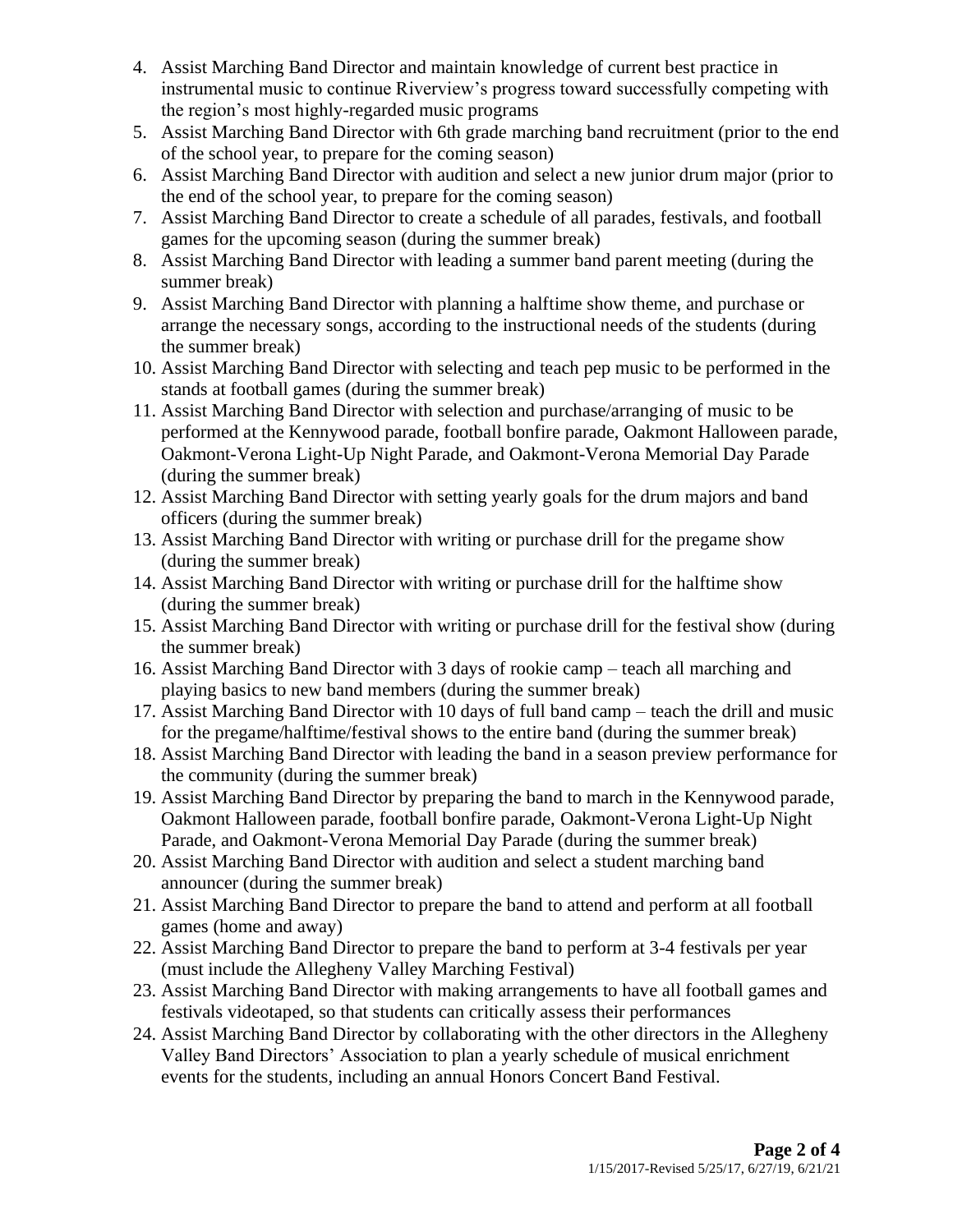25. Assist Marching Band Director by working with the Riverview Band Booster Organization to address areas of need with the band, and create enrichment opportunities for the students.

**The above statements are intended to describe the general nature and level of work performed by a person in this position. They are not to be construed as an exhaustive list of all duties that may be performed in such a position.**

# **POSITION SPECIFICATIONS:**

| <b>Physical Demands</b>  | Sitting at desk for extended periods<br>Standing for limited periods of time<br>Frequent bending, stooping, twisting, reaching, grasping<br>Light lifting $-$ up to 25 pounds<br>Frequent carrying $-$ up to 25 pounds<br>Manual dexterity to use office equipment<br>Repetitive movement of fingers and hands for keyboarding<br>Requires physical endurance |  |
|--------------------------|---------------------------------------------------------------------------------------------------------------------------------------------------------------------------------------------------------------------------------------------------------------------------------------------------------------------------------------------------------------|--|
| <b>Sensory Abilities</b> | Visual acuity to read correspondence, computer screen<br>Auditory acuity to be able to use telephone and greet visitors and<br>employees<br>Ability to speak clearly and distinctly                                                                                                                                                                           |  |
| <b>Work Environment</b>  | Includes indoor and outdoor responsibilities<br>The noise level in the work environment varies on a daily basis<br>based on circumstances presented                                                                                                                                                                                                           |  |
| <b>Temperament</b>       | Ability to work as a member of a team<br>Must be cooperative, congenial and service-oriented<br>Ability to work in a multi-tasking environment with frequent<br>interruptions                                                                                                                                                                                 |  |
| <b>Cognitive Ability</b> | Ability to follow written and verbal directions<br>Ability to complete assigned tasks with minimal supervision<br>Ability to read and write<br>Ability to work independently and make work-related decisions<br>Ability to exercise good judgment in prioritizing tasks<br>Ability to communicate effectively                                                 |  |
| <b>Specific Skills</b>   | Ability to operate office equipment<br>Ability to use computer technology efficiently and effectively<br>Must possess proficient data entry skills<br>Must possess proficient math and accounting skills                                                                                                                                                      |  |